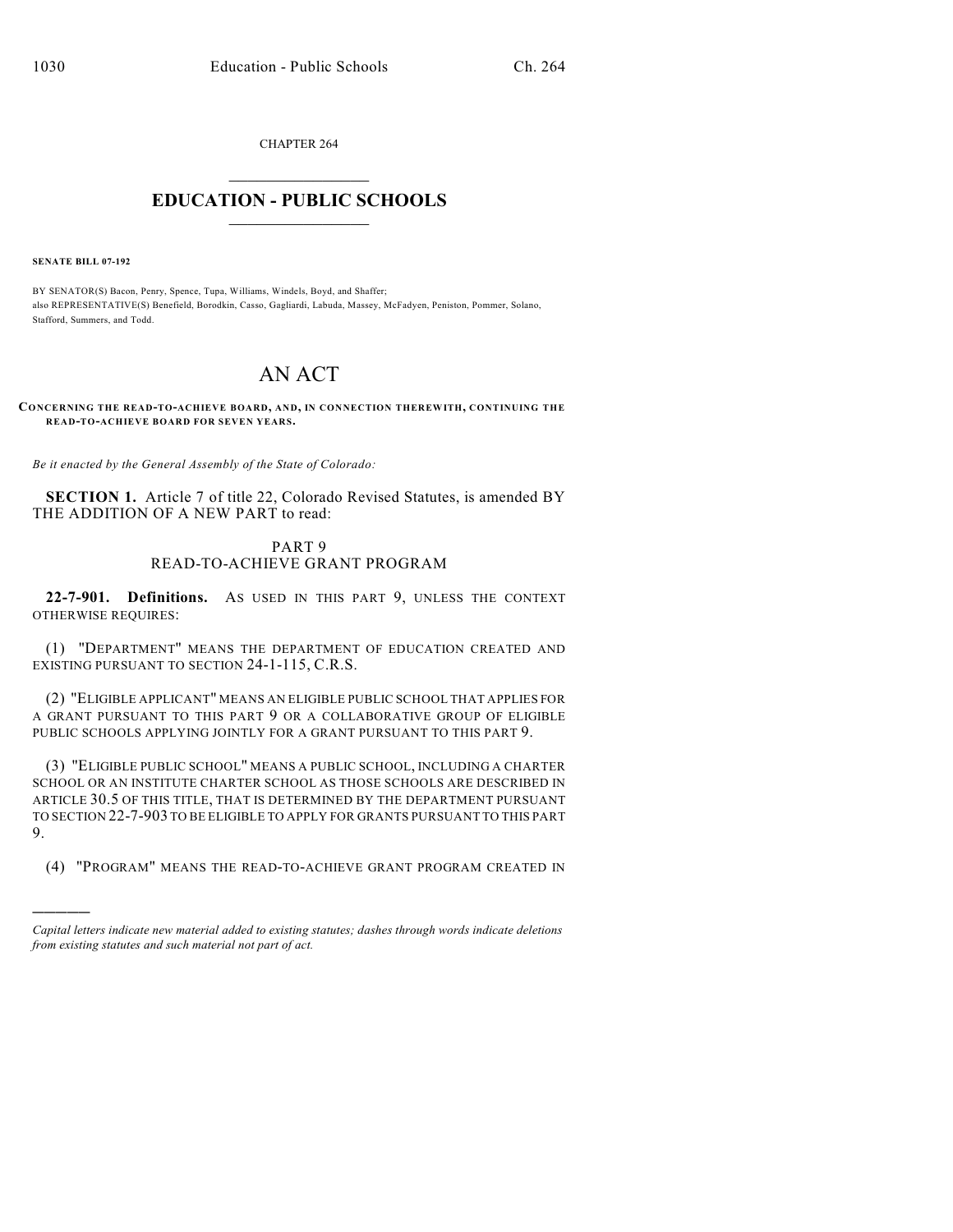SECTION 22-7-902.

(5) "READ-TO-ACHIEVE ASSESSMENT" MEANS AN INSTRUMENT THAT IS APPROVED AND IDENTIFIED BY THE STATE BOARD PURSUANT TO SECTION 22-7-504 (1) BY WHICH A SCHOOL DISTRICT MAY ASSESS THE READING READINESS OR THE LITERACY AND READING COMPREHENSION LEVELS OF INDIVIDUAL STUDENTS, WHICH INSTRUMENT IS DESIGNATED BY RULE OF THE STATE BOARD PURSUANT TO SECTION 22-7-906 (1) (e).

(6) "STATE ASSESSMENT" MEANS A STATEWIDE ASSESSMENT ADOPTED BY THE STATE BOARD PURSUANT TO SECTION 22-7-406 AND ADMINISTERED BY THE DEPARTMENT AS DESCRIBED IN SECTION 22-7-409.

(7) "STATE BOARD" MEANS THE STATE BOARD OF EDUCATION CREATED PURSUANT TO SECTION 1 OF ARTICLE IX OF THE STATE CONSTITUTION.

**22-7-902. Read-to-achieve grant program created.** (1) THERE IS HEREBY CREATED IN THE DEPARTMENT OF EDUCATION THE READ-TO-ACHIEVE GRANT PROGRAM. UNDER THE PROGRAM, AN ELIGIBLE APPLICANT MAY APPLY FOR A GRANT TO FUND INTENSIVE READING PROGRAMS FOR PUPILS WHOSE READING READINESS OR LITERACY AND READING COMPREHENSION SKILLS ARE BELOW THE LEVEL ESTABLISHED BY THE STATE BOARD FOR PUPILS AT EACH OF THE FOLLOWING GRADE LEVELS:

- (a) KINDERGARTEN PUPILS;
- (b) FIRST-, SECOND-, AND THIRD-GRADE PUPILS; AND
- (c) PUPILS BETWEEN THE THIRD AND FOURTH GRADES.

**22-7-903. Determination of eligible schools.** ON AN ANNUAL BASIS TO BE DETERMINED BY THE READ-TO-ACHIEVE BOARD, THE DEPARTMENT SHALL PREPARE AND SUBMIT TO THE BOARD A LIST OF ALL ELIGIBLE PUBLIC SCHOOLS. IN DETERMINING WHETHER A PUBLIC SCHOOL IS ELIGIBLE, THE DEPARTMENT SHALL APPLY THE RULES PROMULGATED BY THE STATE BOARD PURSUANT TO SECTION 22-7-906 (1) (a). THE DEPARTMENT SHALL PUBLISH THE LIST ON THE DEPARTMENT'S WEBSITE.

**22-7-904. Read-to-achieve board - created.** (1) THERE IS HEREBY CREATED THE READ-TO-ACHIEVE BOARD, WHICH SHALL CONSIST OF ELEVEN MEMBERS, NO MORE THAN SIX OF WHOM ARE FROM THE SAME POLITICAL PARTY, AS FOLLOWS:

(a) THE COMMISSIONER OF EDUCATION OR HIS OR HER DESIGNEE;

(b) ONE MEMBER OF THE STATE BOARD SELECTED BY THE STATE BOARD;

(c) ONE MEMBER OF THE SENATE APPOINTED BY THE PRESIDENT OF THE SENATE;

(d) ONE MEMBER OF THE HOUSE OF REPRESENTATIVES APPOINTED BY THE SPEAKER OF THE HOUSE OF REPRESENTATIVES;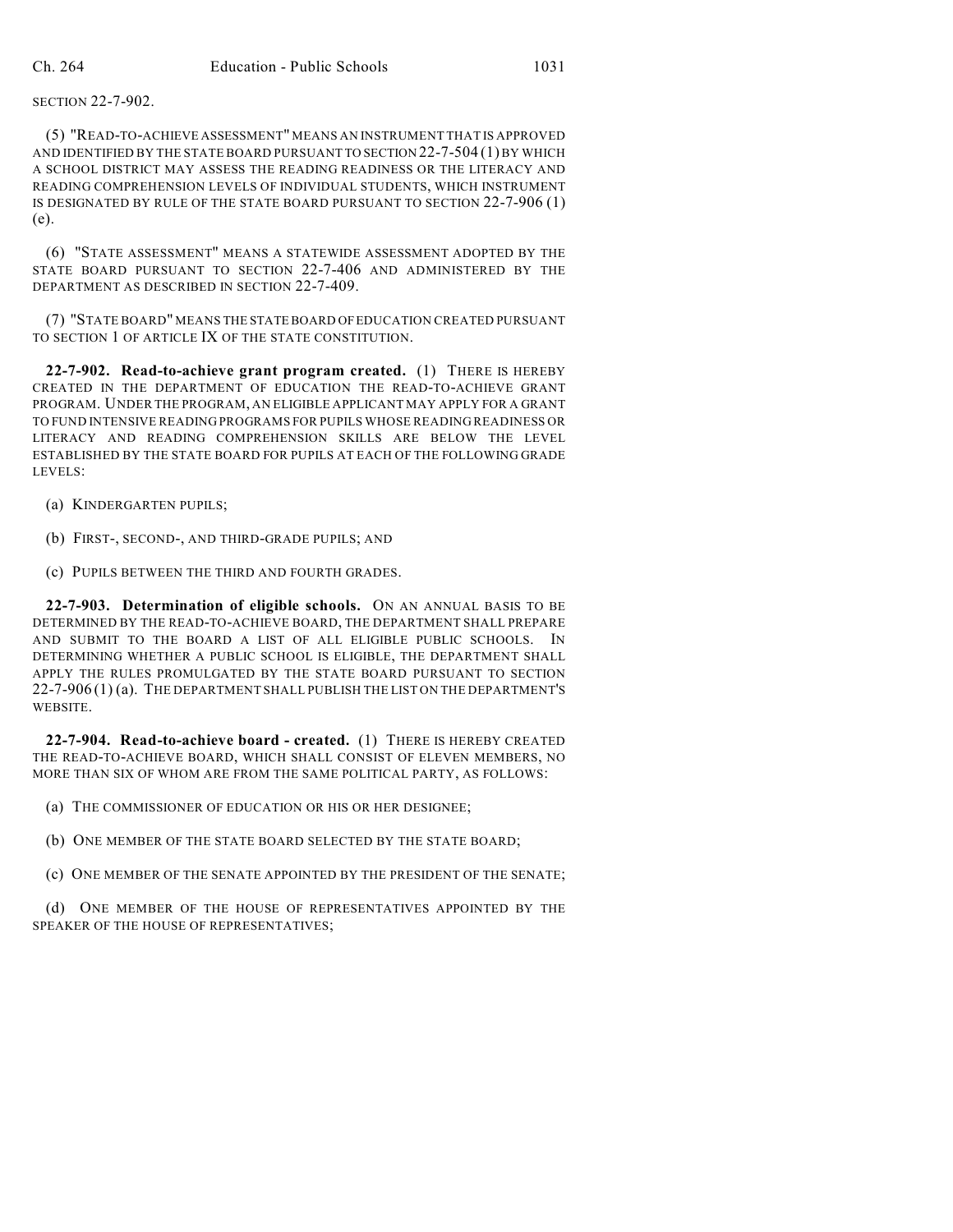(e) SEVEN MEMBERS APPOINTED BY THE GOVERNOR, WITH THE CONSENT OF THE SENATE, AS FOLLOWS:

(I) TWO MEMBERS WHO ARE KINDERGARTEN OR FIRST-, SECOND-, OR THIRD-GRADE ELEMENTARY SCHOOL TEACHERS, ONE OF WHOM WORKS IN A RURAL SCHOOL DISTRICT;

(II) ONE MEMBER WHO IS AN ELEMENTARY SCHOOL PRINCIPAL;

(III) ONE MEMBER WITH KNOWLEDGE OF AND EXPERIENCE IN PUBLIC EDUCATION IN ELEMENTARY GRADES;

(IV) ONE MEMBER WHO IS A PERSON WITH KNOWLEDGE OF THE BEST PRACTICES IN READING AND READING INSTRUCTION; AND

(V) TWO MEMBERS, EACH OF WHOM IS, AT THE TIME OF APPOINTMENT, A PARENT OF A CHILD WHO IS ENROLLED IN A PUBLIC SCHOOL.

(2) (a) THE APPOINTED MEMBERS OF THE READ-TO-ACHIEVE BOARD SHALL SERVE TERMS OF THREE YEARS; EXCEPT THAT, OF THE MEMBERS FIRST APPOINTED, THE GOVERNOR SHALL SELECT THREE WHO SHALL SERVE TERMS OF TWO YEARS. THE GOVERNOR SHALL NOT APPOINT A PERSON TO SERVE MORE THAN TWO CONSECUTIVE THREE-YEAR TERMS.

(b) AN APPOINTING AUTHORITY MAY REMOVE ANY READ-TO-ACHIEVE BOARD MEMBER APPOINTED BY THE APPOINTING AUTHORITY FOR ANY CAUSE THAT RENDERS THE MEMBER INCAPABLE OF DISCHARGING OR UNFIT TO DISCHARGE THE DUTIES OF THE OFFICE, INCLUDING NEGLECT OF DUTY. ACTIONS CONSTITUTING NEGLECT OF DUTY SHALL INCLUDE, BUT NEED NOT BE LIMITED TO, THE FAILURE OF A BOARD MEMBER TO ATTEND THREE CONSECUTIVE MEETINGS OR AT LEAST THREE-FOURTHS OF THE MEETINGS OF THE BOARD IN A CALENDAR YEAR. WHENEVER A VACANCY ON THE READ-TO-ACHIEVE BOARD EXISTS, THE APPOINTING AUTHORITY FOR THE VACANT POSITION SHALL APPOINT A MEMBER FOR THE REMAINING PORTION OF THE UNEXPIRED TERM CREATED BY THE VACANCY.

(3) THE MEMBERS OF THE READ-TO-ACHIEVE BOARD SHALL SERVE WITHOUT COMPENSATION BUT SHALL BE REIMBURSED FROM MONEYS IN THE READ-TO-ACHIEVE CASH FUND CREATED IN SECTION 22-7-908 FOR THEIR ACTUAL AND NECESSARY EXPENSES INCURRED IN THE PERFORMANCE OF THEIR DUTIES PURSUANT TO THIS SECTION.

**22-7-905. Read-to-achieve board - duties - grant process.** (1) THE READ-TO-ACHIEVE BOARD SHALL SOLICIT AND REVIEW APPLICATIONS ONLY FROM ELIGIBLE APPLICANTS FOR GRANTS PURSUANT TO THIS SECTION. THE READ-TO-ACHIEVE BOARD MAY AWARD GRANTS PURSUANT TO THIS SECTION FOR PERIODS OF ONE TO THREE YEARS. EACH APPLICATION, AT A MINIMUM, SHALL DESCRIBE THE TYPE OF PROGRAM TO BE PROVIDED BY THE ELIGIBLE APPLICANT TO ENHANCE THE READING READINESS OR LITERACY AND READING COMPREHENSION SKILLS OF KINDERGARTEN PUPILS AND FIRST-, SECOND-, AND THIRD-GRADE PUPILS AT THE SCHOOL. EACH GRANT AWARDED SHALL BE USED TO SUPPLEMENT AND NOT SUPPLANT ANY MONEYS CURRENTLY BEING USED ON SUCH PROGRAMS. SUCH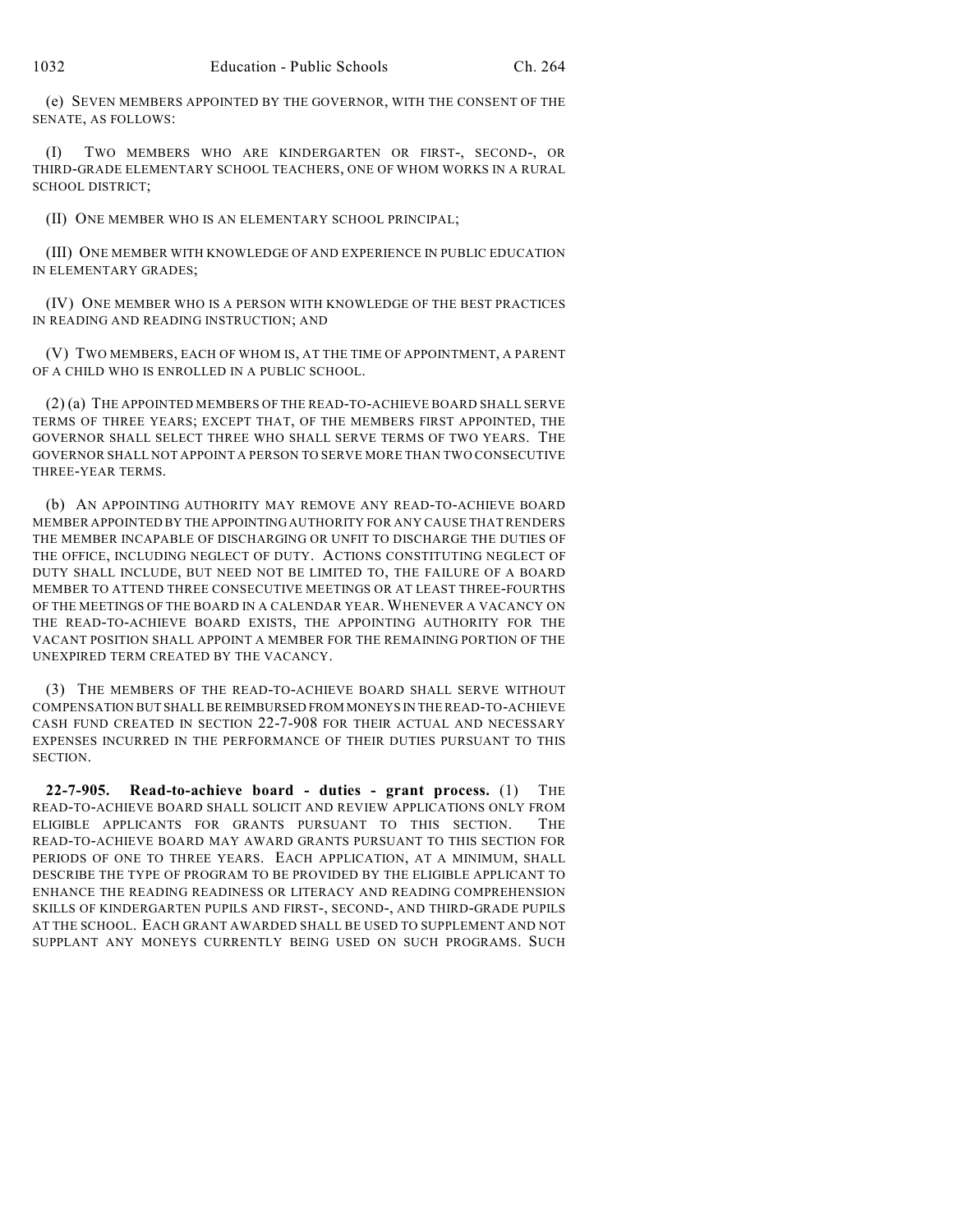PROGRAMS MAY INCLUDE, BUT NEED NOT BE LIMITED TO:

(a) READING ACADEMIES OPERATED AS SCHOOLS WITHIN SCHOOLS FOR INTENSIVE READING INSTRUCTION;

(b) AFTER-SCHOOL LITERACY PROGRAMS;

(c) SUMMER SCHOOL CLINICS;

(d) ONE-ON-ONE OR GROUP TUTORING SERVICES;

(e) EXTENDED-DAY READING PROGRAMS.

(2) ANY INTENSIVE LITERACY PROGRAM FUNDED THROUGH THE PROGRAM FOR FOURTH-GRADE PUPILS MAY BE OFFERED ONLY BETWEEN THIRD AND FOURTH GRADE AND SHALL BE DESIGNED TO RAISE THE PARTICIPATING PUPILS' LITERACY AND READING COMPREHENSION SKILLS TO AT LEAST THE PROFICIENCY LEVEL ON THE THIRD-GRADE READ-TO-ACHIEVE ASSESSMENT PRIOR TO BEGINNING FOURTH-GRADE CLASSES IN THE FALL SEMESTER.

(3) THE READ-TO-ACHIEVE BOARD SHALL SELECT THOSE ELIGIBLE APPLICANTS THAT WILL RECEIVE GRANTS PURSUANT TO THIS SECTION AND THE DURATION AND AMOUNT OF EACH GRANT. IN SELECTING THE ELIGIBLE APPLICANTS, THE READ-TO-ACHIEVE BOARD, AT A MINIMUM, SHALL TAKE INTO ACCOUNT THE FOLLOWING CRITERIA:

(a) THE NUMBER OF KINDERGARTEN AND FIRST-, SECOND-, AND THIRD-GRADE PUPILS ENROLLED AT THE ELIGIBLE APPLICANT'S SCHOOL WHOSE READING READINESS OR LITERACY AND READING COMPREHENSION SKILLS ARE BELOW GRADE LEVEL;

(b) WHETHER THE PROPOSED PROGRAM IS BASED ON A RESEARCH MODEL THAT HAS BEEN PROVEN TO BE SUCCESSFUL IN OTHER PUBLIC SCHOOLS IN THE NATION; AND

(c) THE COST OF THE PROGRAM.

(4) THE READ-TO-ACHIEVE BOARD ANNUALLY SHALL SUBMIT TO THE DEPARTMENT A LIST OF GRANT RECIPIENTS AND THE AMOUNT TO BE AWARDED TO EACH GRANT RECIPIENT BY A DATE SPECIFIED BY RULE OF THE STATE BOARD PURSUANT TO SECTION 22-7-906 (1) (g). IN SELECTING GRANT RECIPIENTS, THE READ-TO-ACHIEVE BOARD, TO THE EXTENT POSSIBLE, SHALL ENSURE THAT GRANTS ARE AWARDED TO ELIGIBLE APPLICANTS IN A VARIETY OF GEOGRAPHIC AREAS OF THE STATE.

(5) (a) IF A GRANT RECIPIENT RECEIVES A GRANT PURSUANT TO THIS SECTION FOR MORE THAN ONE YEAR, THE GRANT RECIPIENT SHALL BE ELIGIBLE FOR MONEYS IN THE SECOND OR THIRD YEAR OF THE GRANT ONLY IF THE GRANT RECIPIENT MEETS THE GOALS ESTABLISHED IN ITS APPLICATION INCLUDING THE DEMONSTRATION THAT AT LEAST SIXTY-FIVE PERCENT OF THE PUPILS WHO COMPLETED A ONE-YEAR INSTRUCTIONAL CYCLE OF THE INTENSIVE READING PROGRAM IN THE PRIOR YEAR REACHED THEIR ACHIEVEMENT GOALS OR OTHERWISE DEMONSTRATED THAT THEY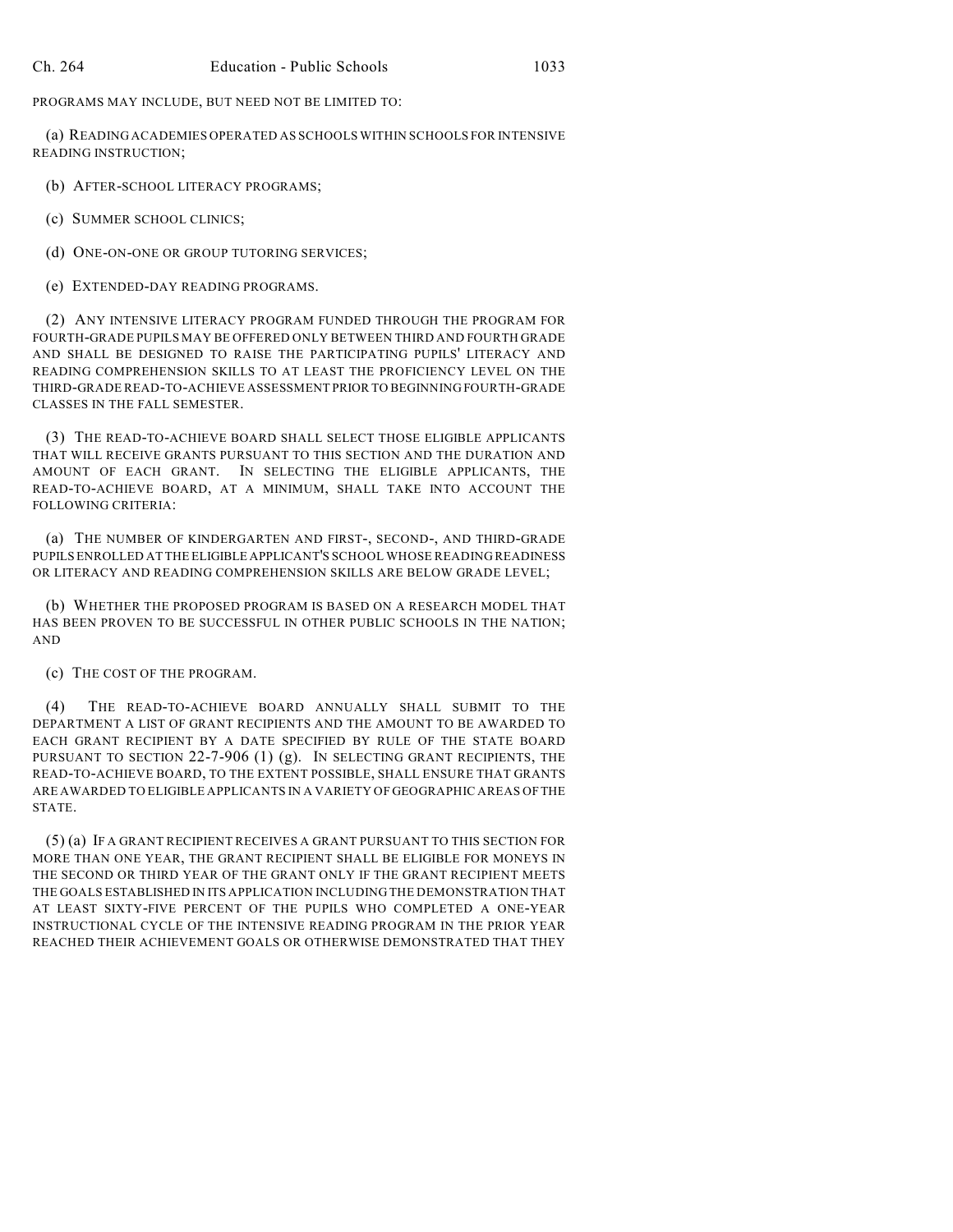ARE ON PACE TO ACHIEVE GRADE LEVEL PROFICIENCY ON THE STATE ASSESSMENT IN READING FOR THEIR GRADE LEVEL.

(b) A GRANT RECIPIENT THAT HAS PREVIOUSLY RECEIVED A GRANT PURSUANT TO THIS SECTION SHALL BE ELIGIBLE FOR SUBSEQUENT GRANTS ONLY IF IT IS ABLE TO DEMONSTRATE THAT AT LEAST SIXTY-FIVE PERCENT OF THE PUPILS WHO COMPLETED A ONE-YEAR INSTRUCTIONAL CYCLE OF THE INTENSIVE LITERACY PROGRAM IN THE PRIOR YEAR REACHED THEIR ACHIEVEMENT GOALS OR OTHERWISE DEMONSTRATED THAT THEY ARE ON PACE TO ACHIEVE GRADE LEVEL PROFICIENCY ON THE STATE ASSESSMENT IN READING FOR THEIR GRADE LEVEL. IN AWARDING SUBSEQUENT GRANTS, THE READ-TO-ACHIEVE BOARD SHALL ALSO CONSIDER THE CRITERIA SET FORTH IN SUBSECTION (3) OF THIS SECTION AND ANY OTHER CRITERIA ESTABLISHED BY RULE OF THE STATE BOARD PURSUANT TO SECTION 22-7-906 (1) (c).

(6) EACH GRANT RECIPIENT THAT RECEIVES A GRANT PURSUANT TO THE PROGRAM SHALL USE THE READ-TO-ACHIEVE ASSESSMENT TO DEMONSTRATE THAT THE PUPILS ENROLLED IN THE INTENSIVE LITERACY PROGRAMS FUNDED BY THE GRANT WERE READING, AT THE TIME OF ENROLLMENT, BELOW GRADE LEVEL FOR KINDERGARTEN PUPILS AND FIRST-, SECOND-, AND THIRD-GRADE PUPILS.

**22-7-906. Rules.** (1) THE STATE BOARD SHALL PROMULGATE RULES FOR THE ADMINISTRATION OF THIS PART 9, INCLUDING BUT NOT LIMITED TO:

(a) CRITERIA THE DEPARTMENT SHALL APPLY IN DETERMINING WHETHER A PUBLIC SCHOOL IS AN ELIGIBLE PUBLIC SCHOOL THAT MAY APPLY INDIVIDUALLY OR AS PART OF A COLLABORATIVE GROUP OF ELIGIBLE PUBLIC SCHOOLS APPLYING JOINTLY FOR A GRANT PURSUANT TO THIS PART 9;

(b) APPLICATION PROCEDURES BY WHICH AN ELIGIBLE APPLICANT MAY APPLY FOR GRANTS PURSUANT TO THIS PART 9;

(c) ANY CRITERIA, IN ADDITION TO THOSE SPECIFIED IN SECTION 22-7-905 (3), FOR SELECTING THE ELIGIBLE APPLICANTS THAT SHALL RECEIVE GRANTS AND THE CRITERIA FOR DETERMINING THE AMOUNTS TO BE GRANTED TO THE SELECTED ELIGIBLE APPLICANTS;

(d) PROCEDURES FOR REVIEWING THE EFFECTIVENESS OF THE INTENSIVE LITERACY PROGRAMS OPERATED BY THE ELIGIBLE APPLICANTS THAT RECEIVE GRANTS PURSUANT TO THIS PART 9;

(e) THE DESIGNATION OF A VALID, RELIABLE READ-TO-ACHIEVE ASSESSMENT FOR SCHOOLS TO USE IN ASSESSING STUDENTS' READING PROFICIENCY;

(f) THE DESIGNATION OF A DATE BY WHICH THE READ-TO-ACHIEVE BOARD SHALL ANNUALLY SUBMIT TO THE DEPARTMENT A LIST OF GRANT RECIPIENTS AND THE AMOUNT TO BE AWARDED TO EACH GRANT RECIPIENT PURSUANT TO SECTION 22-7-905 (4); AND

(g) A METHOD FOR TRACKING THE PROGRESS OF STUDENTS WHO MOVE FROM ONE SCHOOL TO ANOTHER SCHOOL WITHIN THE STATE WHILE PARTICIPATING IN READ-TO-ACHIEVE PROGRAMS.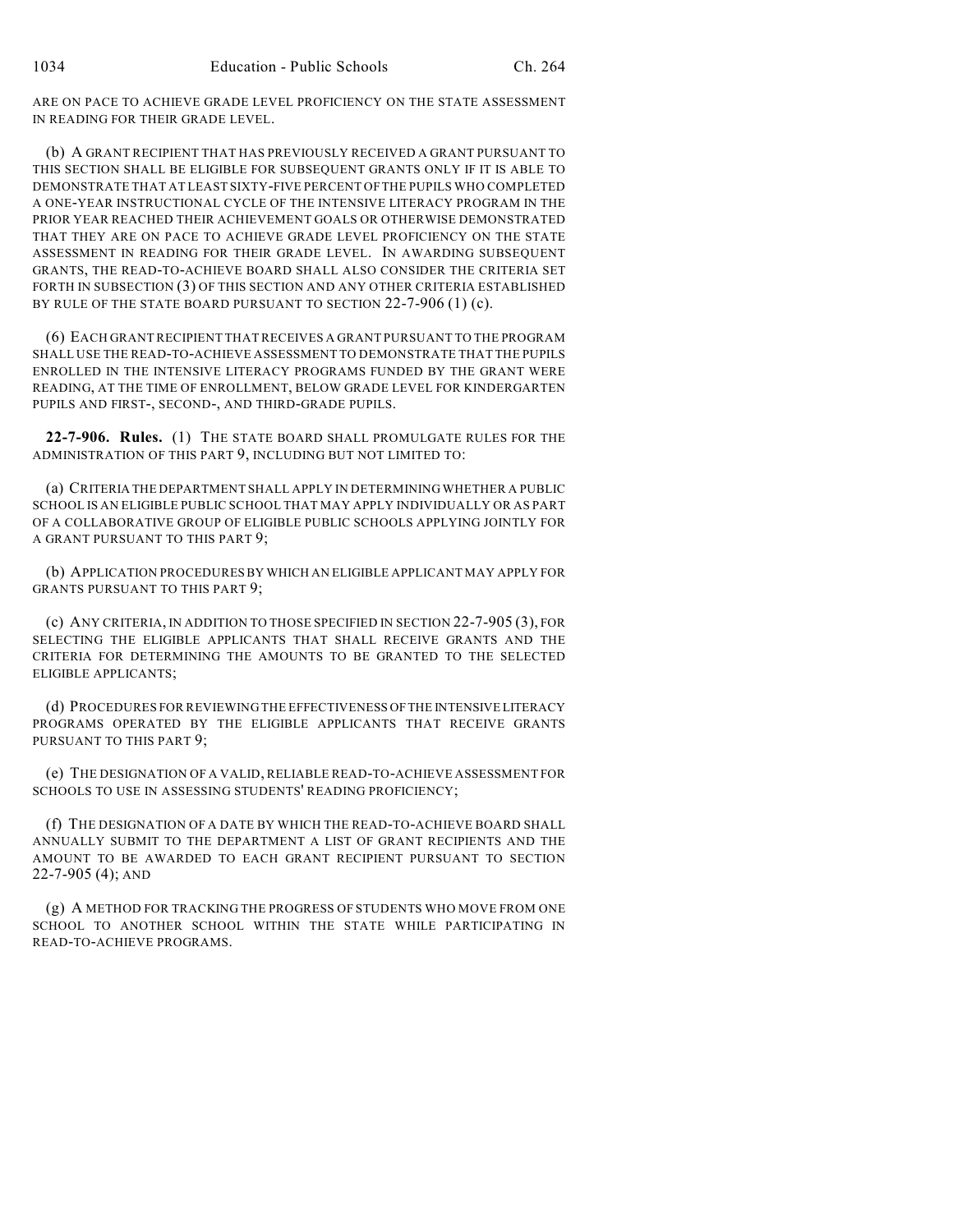**22-7-907. Reports.** (1) ON OR BEFORE NOVEMBER 30, 2007, AND ON OR BEFORE NOVEMBER 30 EACH YEAR THEREAFTER, THE READ-TO-ACHIEVE BOARD SHALL REPORT TO THE GOVERNOR AND TO THE EDUCATION COMMITTEES OF THE SENATE AND THE HOUSE OF REPRESENTATIVES, OR ANY SUCCESSOR COMMITTEES, ON THE EFFECTIVENESS OF THE PROGRAMS ADMINISTERED PURSUANT TO THIS PART 9. THE REPORT SHALL INCLUDE BUT IS NOT LIMITED TO:

(a) THE NUMBER OF GRANT RECIPIENTS THAT RECEIVED GRANTS UNDER THE PROGRAMS AND THE AVERAGE AMOUNT OF THE GRANTS;

(b) THE NUMBER OF PUPILS ENROLLED IN INTENSIVE LITERACY PROGRAMS FUNDED BY THE PROGRAM, THE NUMBER OF PUPILS ENROLLED WHO IMPROVED THEIR READING SKILLS TO PROFICIENT ON THE READ-TO-ACHIEVE ASSESSMENT IN READING FOR THEIR GRADE LEVEL IN THE YEAR AFTER STARTING THE INTENSIVE LITERACY PROGRAM, AND THE PERCENTAGE OF PUPILS WHO ACHIEVED PROFICIENCY ON THE READ-TO-ACHIEVE ASSESSMENT FOR READING FOR THEIR GRADE LEVEL IN BOTH THE YEAR AFTER STARTING THE INTENSIVE LITERACY PROGRAM AND THE FOLLOWING YEAR; AND

(c) WHETHER ANY STATUTORY CHANGES ARE RECOMMENDED, INCLUDING BUT NOT LIMITED TO THE APPROPRIATENESS OF THE REQUIREMENTS IN SECTION 22-7-905 (5).

**22-7-908. Read-to-achieve cash fund created.** (1) THERE IS HEREBY ESTABLISHED IN THE STATE TREASURY THE READ-TO-ACHIEVE CASH FUND, REFERRED TO IN THIS SECTION AS THE "CASH FUND". THE CASH FUND SHALL CONSIST OF MONEYS TRANSFERRED THERETO PURSUANT TO SUBSECTION (3) OF THIS SECTION AND ANY OTHER MONEYS THAT MAY BE MADE AVAILABLE BY THE GENERAL ASSEMBLY. SUBJECT TO APPROPRIATION BY THE GENERAL ASSEMBLY, MONEYS IN THE CASH FUND SHALL BE USED TO PROVIDE GRANTS TO SCHOOLS PURSUANT TO THIS PART 9 AND TO THE READING ASSISTANCE GRANT PROGRAM CREATED PURSUANT TO SECTION 22-88-102. ANY MONEYS NOT PROVIDED AS GRANTS TO SCHOOLS MAY BE INVESTED BY THE STATE TREASURER AS PROVIDED IN SECTION 24-36-113, C.R.S. ALL INTEREST DERIVED FROM THE DEPOSIT AND INVESTMENT OF MONEYS IN THE CASH FUND SHALL BE CREDITED TO THE CASH FUND. ANY AMOUNT REMAINING IN THE CASH FUND AT THE END OF ANY FISCAL YEAR SHALL REMAIN IN THE CASH FUND AND SHALL NOT BE CREDITED OR TRANSFERRED TO THE GENERAL FUND OR TO ANY OTHER FUND.

(2) NO MORE THAN THREE PERCENT OF THE MONEYS APPROPRIATED FROM THE CASH FUND MAY BE USED FOR THE EXPENSES INCURRED BY THE READ-TO-ACHIEVE BOARD IN ADMINISTERING THIS PART 9. IF THE READ-TO-ACHIEVE BOARD IS UNABLE TO ADMINISTER THIS PROGRAM WITH AUTHORIZED PERSONNEL, THE READ-TO-ACHIEVE BOARD MAY CONTRACT WITH PRIVATE SOURCES FOR SUCH SERVICES.

(3) EXCEPT AS OTHERWISE PROVIDED IN SECTION 24-75-1104.5 (1) (h), C.R.S., BEGINNING WITH THE 2007-08 FISCAL YEAR, AND FOR EACH FISCAL YEAR THEREAFTER SO LONG AS THE STATE RECEIVES MONEYS PURSUANT TO THE MASTER SETTLEMENT AGREEMENT, THE STATE TREASURER SHALL ANNUALLY TRANSFER TO THE CASH FUND FIVE PERCENT OF THE AMOUNT OF MONEYS RECEIVED BY THE STATE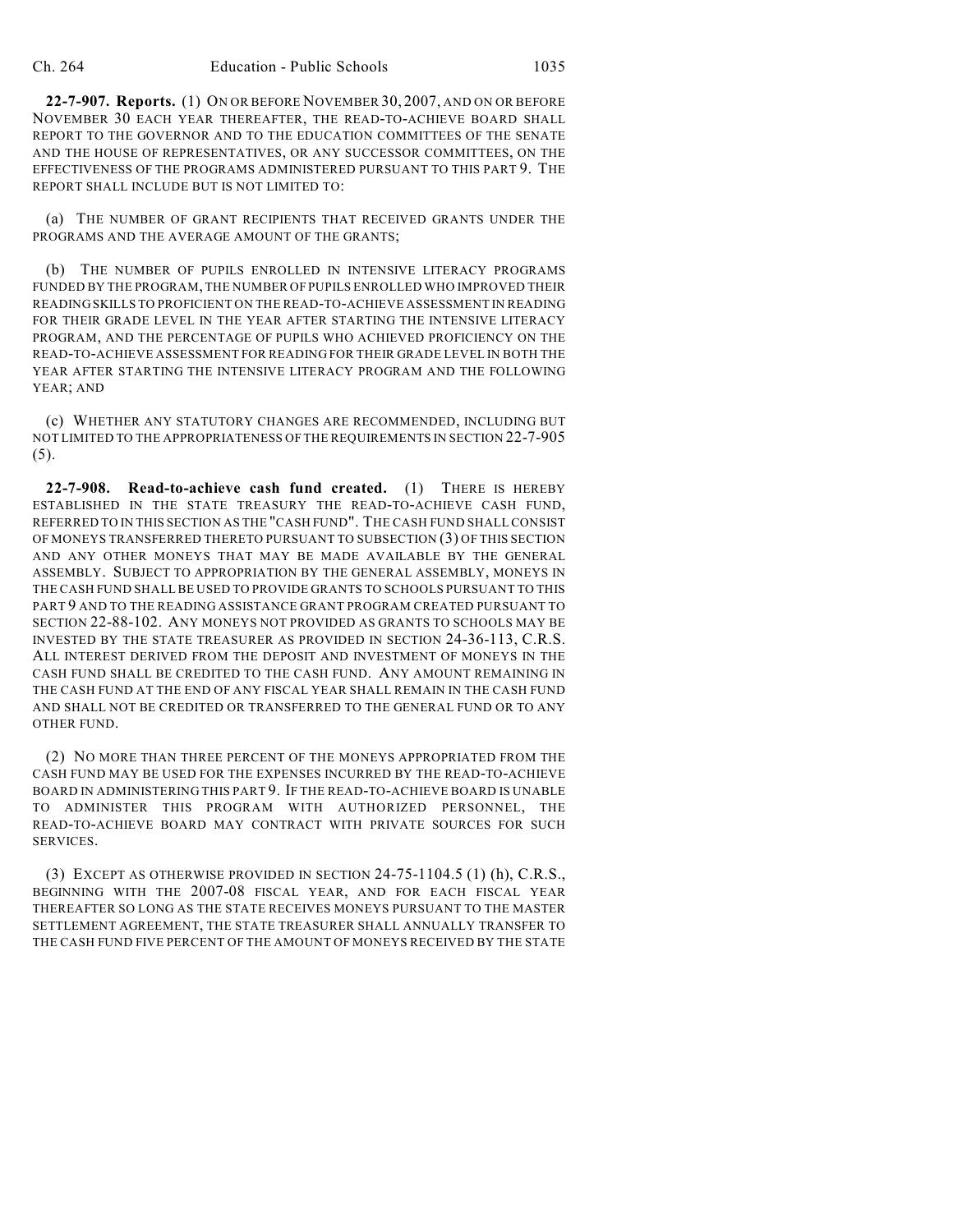IN ACCORDANCE WITH THE MASTER SETTLEMENT AGREEMENT, OTHER THAN ATTORNEY FEES AND COSTS, FOR THE PRECEDING FISCAL YEAR; EXCEPT THAT THE AMOUNT SO TRANSFERRED TO THE CASH FUND IN ANY FISCAL YEAR SHALL NOT EXCEED EIGHT MILLION DOLLARS. THE STATE TREASURER SHALL TRANSFER THE AMOUNT SPECIFIED IN THIS PARAGRAPH (b) FROM MONEYS CREDITED TO THE TOBACCO LITIGATION SETTLEMENT CASH FUND CREATED IN SECTION 24-22-115, C.R.S.

**22-7-909. Repeal.** (1) THIS PART 9 IS REPEALED, EFFECTIVE JULY 1, 2014.

(2) PRIOR TO SAID REPEAL, THE READ-TO-ACHIEVE BOARD APPOINTED PURSUANT TO SECTION 22-7-904 SHALL BE REVIEWED AS PROVIDED FOR IN SECTION 2-3-1203, C.R.S.

**SECTION 2. Repeal.** 24-34-104 (38) (f), Colorado Revised Statutes, is repealed as follows:

**24-34-104. General assembly review of regulatory agencies and functions for termination, continuation, or reestablishment.** (38) The following agencies, functions, or both, shall terminate on July 1, 2007:

(f) The read-to-achieve board, created pursuant to section  $22$ -7-506, C.R.S.;

**SECTION 3.** 2-3-1203 (3) (aa), Colorado Revised Statutes, is amended BY THE ADDITION OF A NEW SUBPARAGRAPH to read:

**2-3-1203. Sunset review of advisory committees.** (3) The following dates are the dates for which the statutory authorization for the designated advisory committees is scheduled for repeal:

(aa) July 1, 2014:

(IV) THE READ-TO-ACHIEVE BOARD, CREATED PURSUANT TO SECTION 22-7-904, C.R.S.

**SECTION 4.** The introductory portion to 22-7-504 (3), Colorado Revised Statutes, is amended to read:

**22-7-504. Pupil assessments - individual literacy plans.** (3) If a pupil's reading readiness or literacy and reading comprehension, as measured by the assessment, is below the level established by the state board for pupils at that grade, the pupil's parents or legal guardian and teacher and the school administration shall formulate an individual literacy plan for the pupil or, if the pupil is eligible, enroll the pupil in an intensive literacy program funded through the read-to-achieve program pursuant to section  $22-7-506$  PART 9 OF THIS ARTICLE. For compliance with this section, a literacy plan may be incorporated into the individual education plan for special education students. The plan shall include, but need not be limited to, the following:

**SECTION 5.** 22-7-505 (1) (b), Colorado Revised Statutes, is amended to read: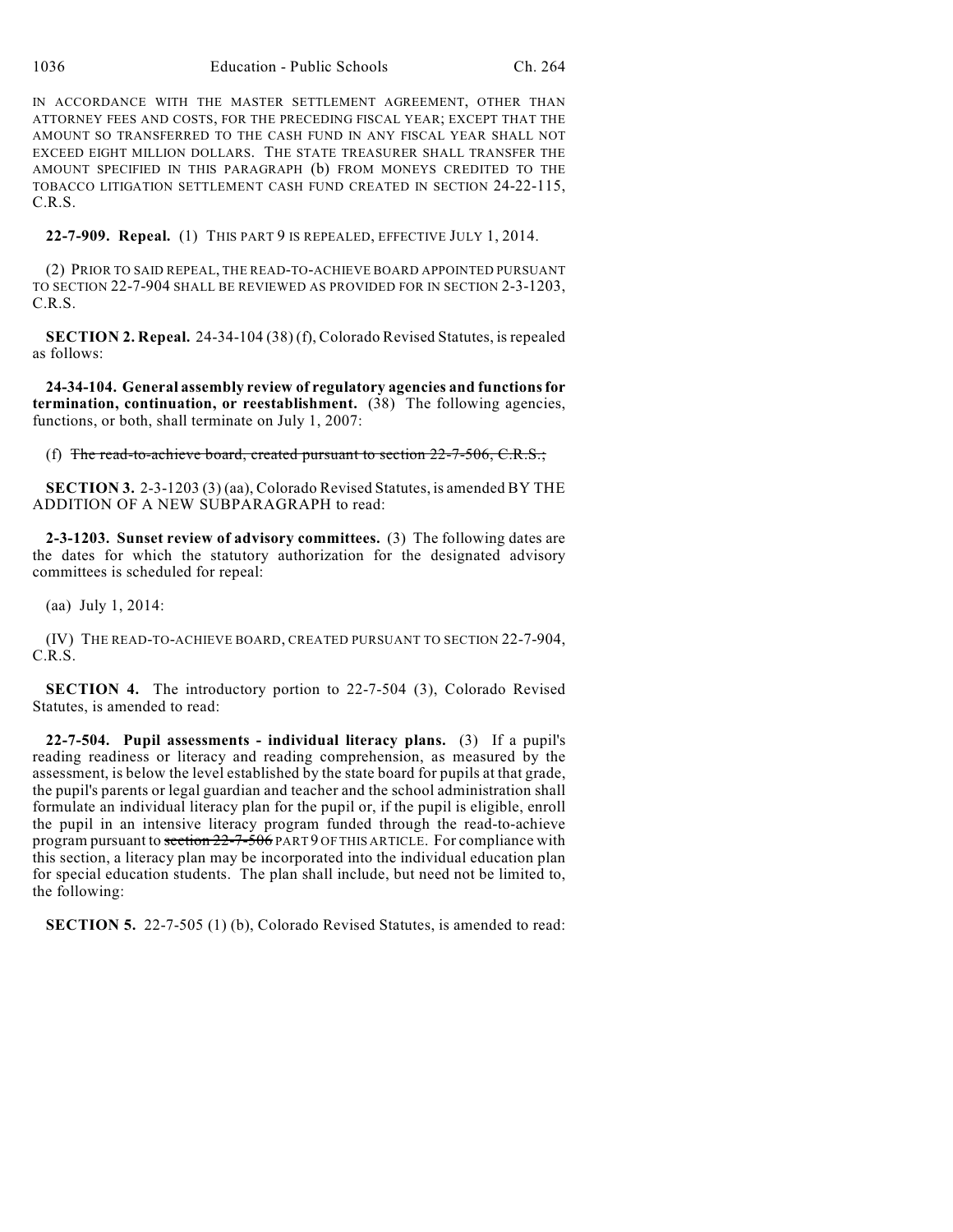**22-7-505. School district responsibilities and incentives.** (1) Each school district shall annually report to the department of education:

(b) The number and percentage of pupils enrolled in the school district who have an individual literacy plan or are enrolled in an intensive literacy program funded through the read-to-achieve program created in section  $22$ -7-506 PART 9 OF THIS ARTICLE;

**SECTION 6.** 22-7-507 (1) (a), Colorado Revised Statutes, is amended to read:

**22-7-507. Learning improvement grants - programs - fund.** (1) (a) There is hereby created in the department of education the learning improvement grant program, referred to in this section as the "program". The read-to-achieve board, created in section 22-7-506 SECTION 22-7-904 and referred to in this section as the "board", shall establish criteria for awarding grants under the program. On and after July 1, 2001, the board, is hereby authorized to award learning improvement grants to schools or a collaborative group of schools for programs to enhance the READING READINESS OR literacy and reading comprehension skills of early elementary school students.

**SECTION 7.** 24-75-217 (3) (c), Colorado Revised Statutes, is amended to read:

**24-75-217. Restoration of funds transferred to augment the general fund for the 2001-02 fiscal year.** (3) The funds that shall be restored pursuant to subsection (1) of this section include:

(c) The read-to-achieve cash fund created in section  $22-7-506$  (4) (a) (I) SECTION 22-7-908 (1), C.R.S.;

**SECTION 8.** 24-75-1104.5 (1) (h), Colorado Revised Statutes, is amended to read:

**24-75-1104.5. Use of settlement moneys - programs.** (1) For the 2004-05 fiscal year and for each fiscal year thereafter, the following programs, services, or funds shall receive the following specified amounts from the settlement moneys received by the state in the preceding fiscal year:

(h) The read-to-achieve grant program created in section  $22$ -7-506 PART 9 OF ARTICLE 7 OF TITLE 22, C.R.S., shall receive five percent of the total amount of settlement moneys annually received by the state, not to exceed eight million dollars in any fiscal year, as provided in said section; except that, for the 2004-05 fiscal year, the read-to-achieve grant program shall receive nineteen percent of the total amount of settlement moneys received, not to exceed nineteen million dollars.

**SECTION 9.** 22-88-104, Colorado Revised Statutes, is amended to read:

**22-88-104. Reading assistance grant program fund - creation.** There is hereby created in the state treasury the reading assistance grant program fund to provide for the payment of grants awarded pursuant to this article. The fund shall consist of such moneys as may be appropriated thereto by the general assembly from the read-to-achieve cash fund created pursuant to section  $22-7-506$  (4) SECTION